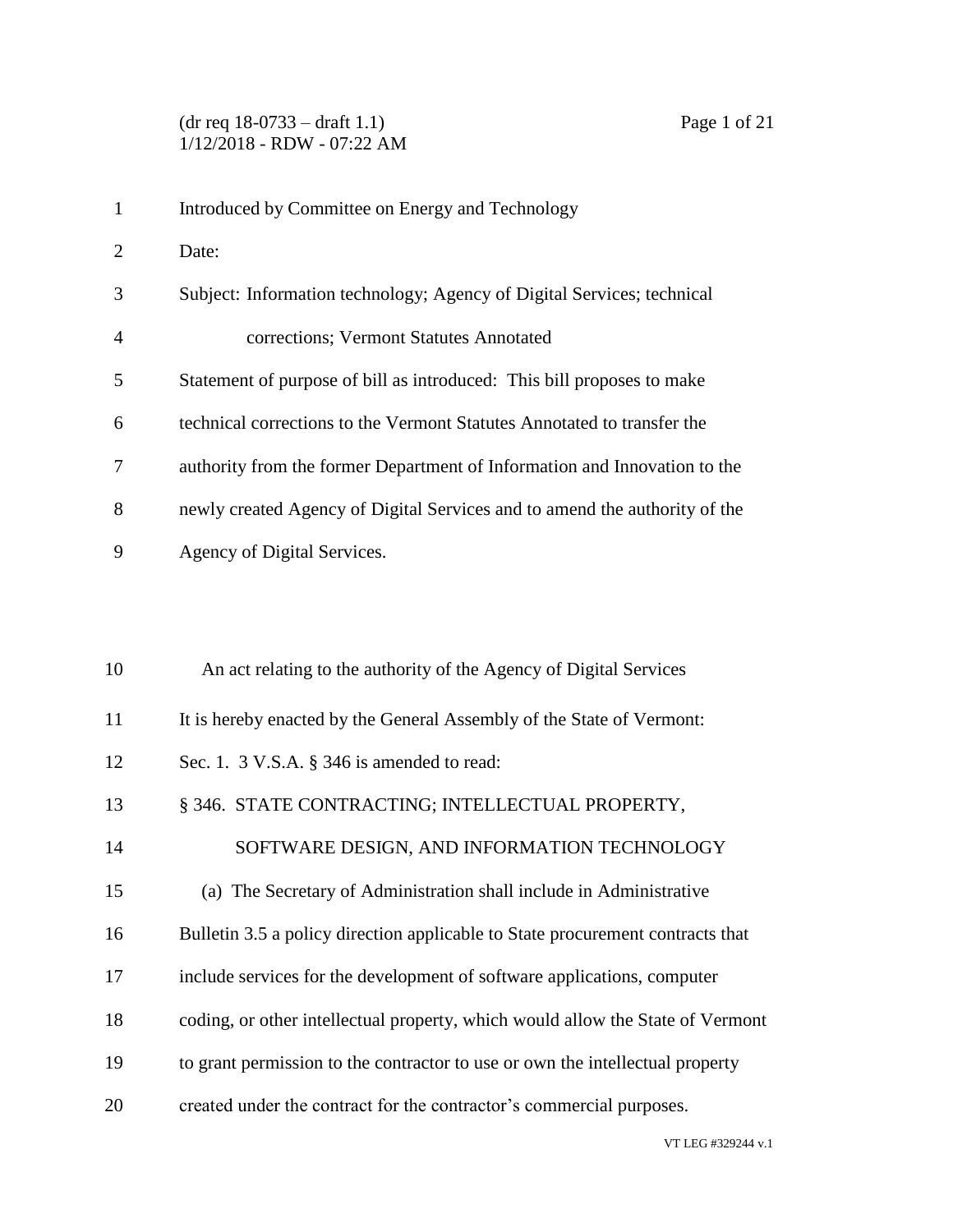| 1              | * * *                                                                              |
|----------------|------------------------------------------------------------------------------------|
| $\overline{2}$ | (c) If the Secretary authorizes a contractor to own intellectual property          |
| 3              | developed under a State contract, the Secretary may recommend language to          |
| 4              | ensure the State retains a perpetual, irrevocable, royalty-free, and fully paid    |
| 5              | right to continue to use the intellectual property, including escrow for perpetual |
| 6              | use escrow at least annually.                                                      |
| 7              | Sec. 2. 3 V.S.A. § 2222 is amended to read:                                        |
| 8              | § 2222. POWERS AND DUTIES; BUDGET AND REPORT                                       |
| 9              | (a) In addition to the duties expressly set forth elsewhere by law, the            |
| 10             | Secretary shall:                                                                   |
| 11             | (1) As principal administrative aide to the Governor, plan, organize,              |
| 12             | direct, control, integrate, coordinate, and supervise all functions and programs   |
| 13             | of the Agency and its departments and divisions.                                   |
| 14             | * * *                                                                              |
| 15             | (9) Submit to the General Assembly concurrent with the Governor's                  |
| 16             | annual budget request required under 32 V.S.A. § 306, a strategic plan for         |
| 17             | information technology and information security that outlines the significant      |
| 18             | deviations from the previous year's plan, and that details the plans for           |
| 19             | information technology activities of State government for the following fiscal     |
| 20             | year as well as the administration's financing recommendations for these           |
| 21             | activities. For purposes of As used in this section, "information security" shall  |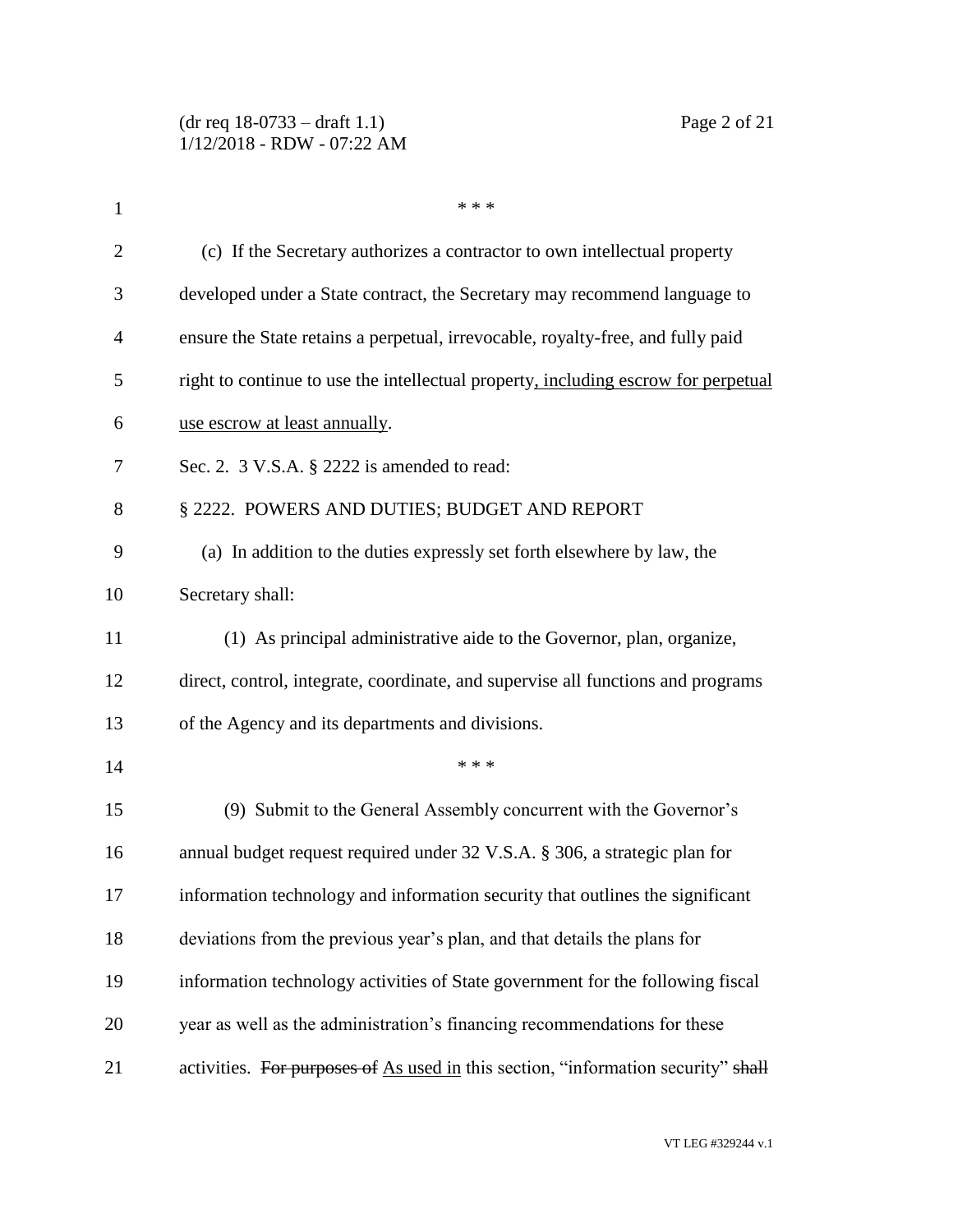(dr req 18-0733 – draft 1.1) Page 3 of 21 1/12/2018 - RDW - 07:22 AM

| $\mathbf{1}$   | mean means protecting information and information systems from                       |
|----------------|--------------------------------------------------------------------------------------|
| $\overline{2}$ | unauthorized access, use, disclosure, disruption, modification, or destruction in    |
| 3              | order to provide integrity, confidentiality, and availability. All such plans shall  |
| $\overline{4}$ | be reviewed and approved by the State Chief Information Officer prior to             |
| 5              | being included in the Governor's annual budget request. The plan shall               |
| 6              | identify the proposed sources of funds for each project identified. The plan         |
| 7              | shall also contain a review of the State's information technology and                |
| 8              | information security and an identification of priority projects by agency. The       |
| 9              | plan shall include, for any proposed information technology activity with a          |
| 10             | cost in excess of \$500,000.00:                                                      |
| 11             | * * *                                                                                |
| 12             | (D) a statement identifying costs and issues related to public access                |
| 13             | to nonconfidential information; [Repealed.]                                          |
| 14             | * * *                                                                                |
| 15             | $(g)(1)$ The Secretary of Administration Digital Services shall obtain               |
| 16             | independent expert review of any recommendation for any information                  |
| 17             | technology activity initiated after July 1, 1996, as information technology          |
| 18             | activity is defined by subdivision $(a)(10)$ of this section, when its total cost is |
| 19             | \$1,000,000.00 or greater or when required by the State Chief Information            |
| 20             |                                                                                      |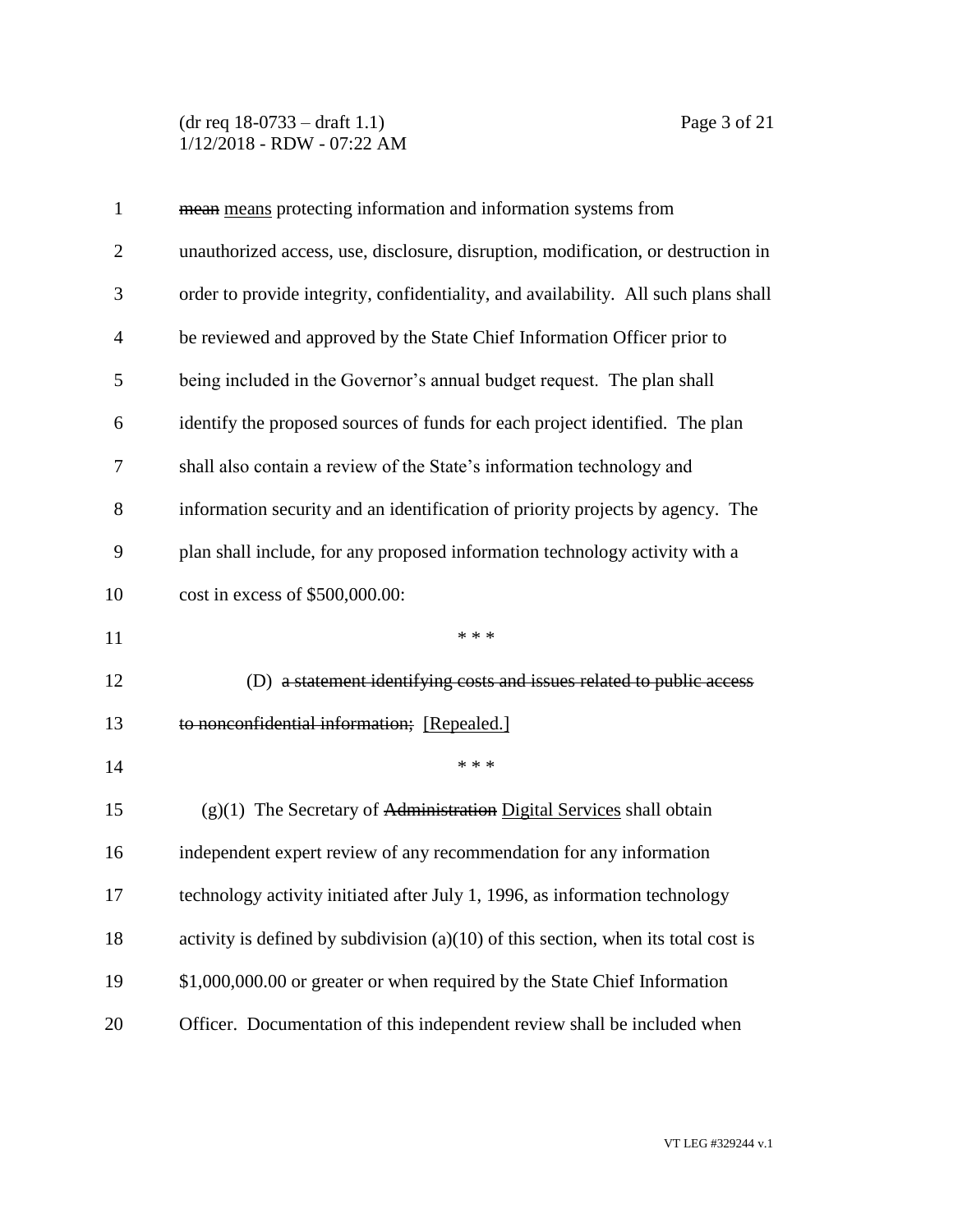(dr req 18-0733 – draft 1.1) Page 4 of 21 1/12/2018 - RDW - 07:22 AM

| $\mathbf{1}$   | plans are submitted for review pursuant to subdivisions $(a)(9)$ and $(10)$ of this |
|----------------|-------------------------------------------------------------------------------------|
| $\overline{2}$ | section. The independent review shall include:                                      |
| 3              | (A) an acquisition cost assessment;                                                 |
| 4              | (B) a technology architecture review;                                               |
| 5              | (C) an implementation plan assessment;                                              |
| 6              | (D) a cost analysis and a model for benefit analysis;                               |
| 7              | (E) a procurement negotiation advisory services contract an analysis                |
| 8              | of alternative solutions; and                                                       |
| 9              | (F) an impact analysis on net operating costs for the agency carrying               |
| 10             | out the activity.                                                                   |
| 11             | (2) The Secretary of Administration Digital Services may assess the                 |
| 12             | costs of any review to the entity making the information technology                 |
| 13             | recommendations.                                                                    |
| 14             | * * *                                                                               |
| 15             | Sec. 3. 3 V.S.A. § 2283b is amended to read:                                        |
| 16             | § 2283b. DEPARTMENT OF INFORMATION AND INNOVATION                                   |
| 17             | The Department of Information and Innovation is created within the                  |
| 18             | Agency of Administration. The Department shall administer the programs and          |
| 19             | perform the functions assigned to it in 22 V.S.A. chapter 15 and is charged         |
| 20             | with other responsibilities assigned to it by law. [Repealed.]                      |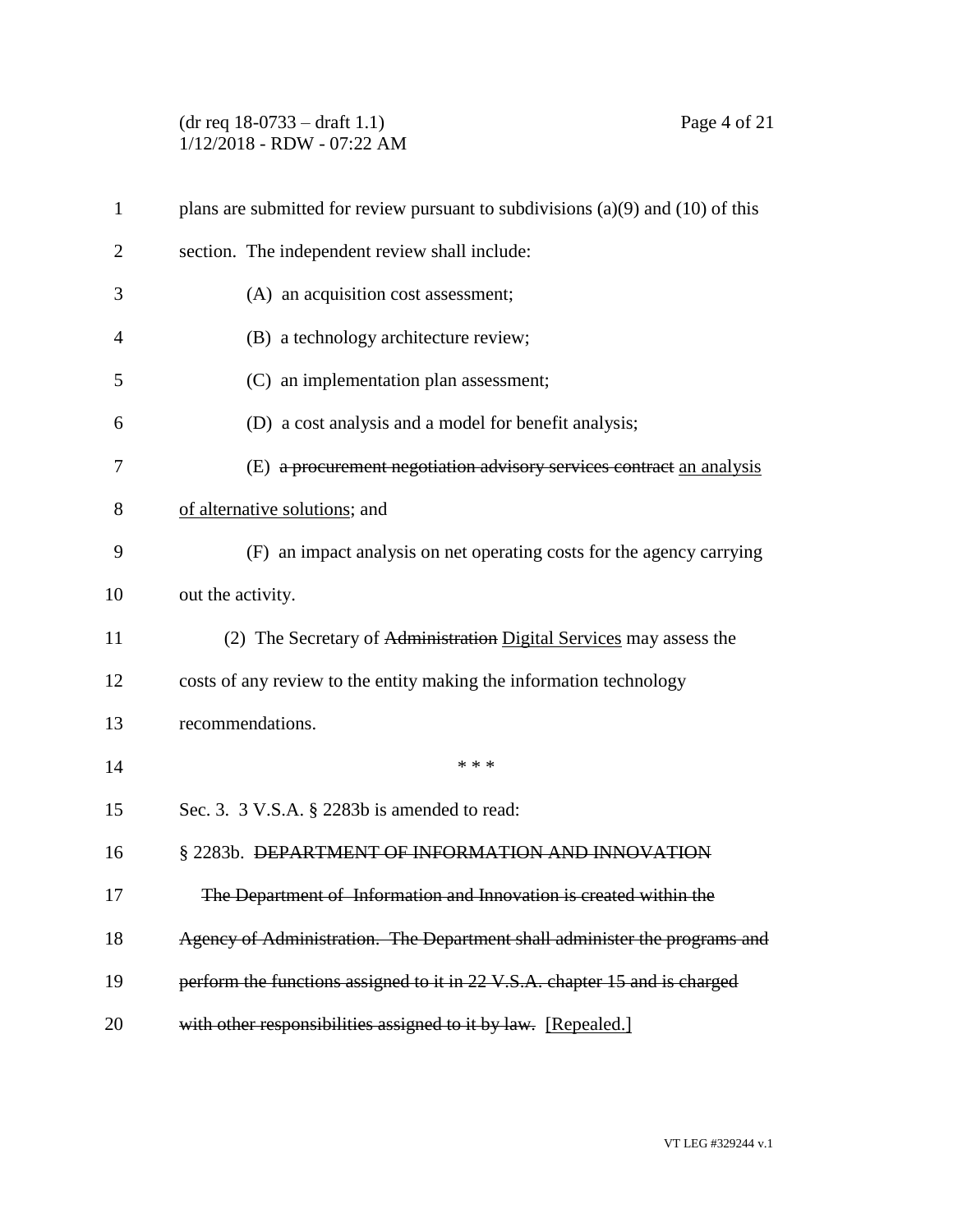|                | Page 5 of 21<br>$(dr \text{ req } 18-0733 - draft 1.1)$<br>1/12/2018 - RDW - 07:22 AM |
|----------------|---------------------------------------------------------------------------------------|
| $\mathbf{1}$   | Sec. 4. 9 V.S.A. § 2430 is amended to read:                                           |
| $\overline{2}$ | § 2430. DEFINITIONS                                                                   |
| 3              | The following definitions shall apply throughout this chapter unless                  |
| $\overline{4}$ | otherwise required:                                                                   |
| 5              | * * *                                                                                 |
| 6              | (8)(A) "Security breach" means unauthorized acquisition of electronic                 |
| 7              | data or a reasonable belief of an unauthorized acquisition access of electronic       |
| 8              | data that compromises the security, confidentiality, or integrity of a                |
| 9              | consumer's personally identifiable information maintained by the data                 |
| 10             | collector.                                                                            |
| 11             | * * *                                                                                 |
| 12             | Sec. 5. 10 V.S.A. $\S$ 122 is amended to read:                                        |
| 13             | § 122. VERMONT CENTER FOR GEOGRAPHIC INFORMATION,                                     |
| 14             | INCORPORATED; ESTABLISHMENT                                                           |
| 15             | (a) The State of Vermont shall support a comprehensive strategy for the               |
| 16             | development and use of a geographic information system, including:                    |
| 17             | * * *                                                                                 |
| 18             | (b) In order to develop and implement that strategy, and to ensure that all           |
| 19             | data gathered by State agencies that is relevant to the VGIS shall be in a form       |
| 20             | that is compatible with, useful to, and shared with that geographic information       |
| 21             | system, there is hereby established as a division under the Agency of                 |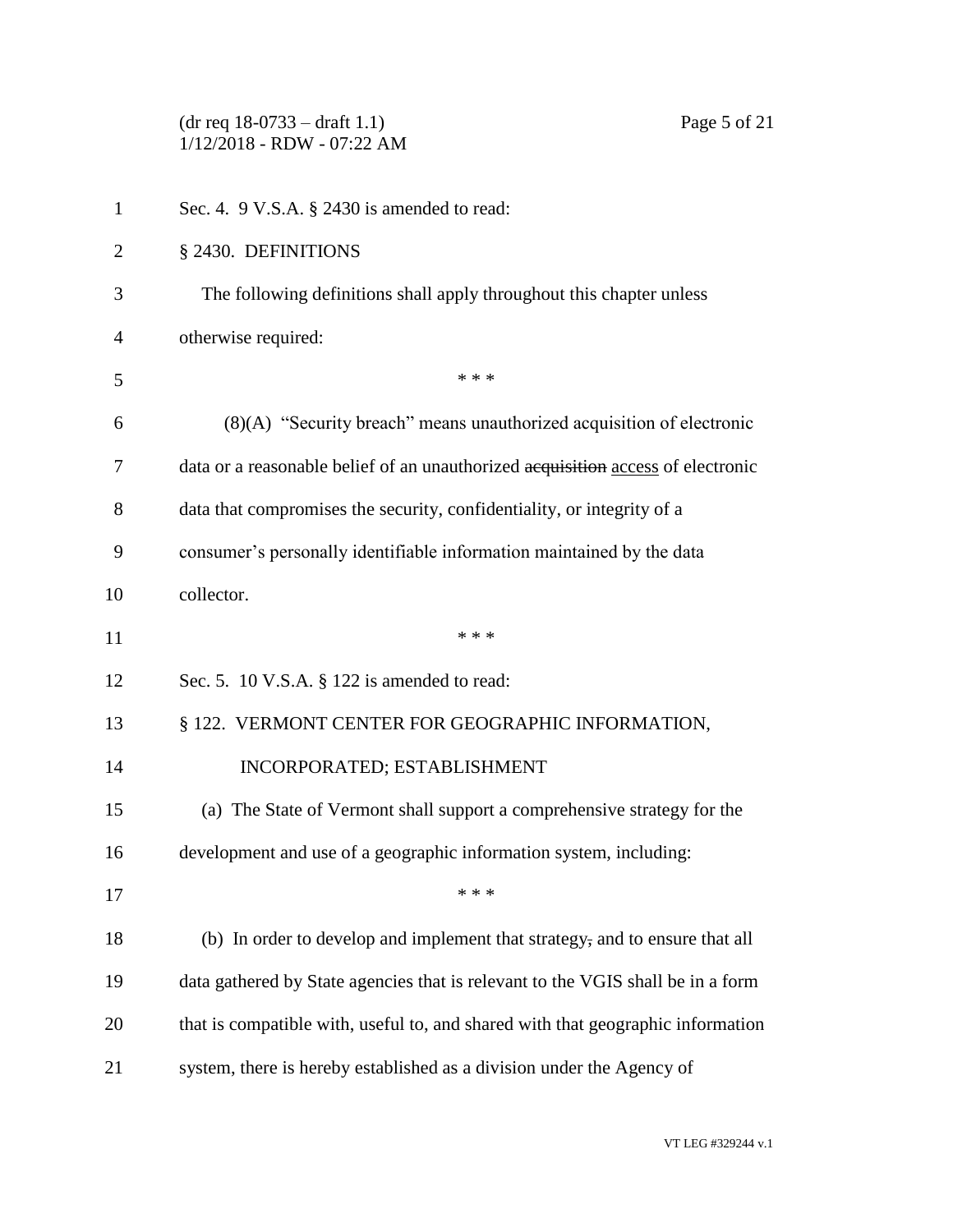(dr req 18-0733 – draft 1.1) Page 6 of 21 1/12/2018 - RDW - 07:22 AM

| $\mathbf{1}$   | Commerce and Community Development Digital Services the Vermont Center           |
|----------------|----------------------------------------------------------------------------------|
| $\overline{2}$ | for Geographic Information (the Center).                                         |
| 3              | $(c)$ [Repealed.]                                                                |
| $\overline{4}$ | Sec. 6. 10 V.S.A. § 128 is amended to read:                                      |
| 5              | § 128. VERMONT CENTER FOR GEOGRAPHIC INFORMATION                                 |
| 6              | <b>SPECIAL FUND</b>                                                              |
| 7              | (a) A Special Fund is created for the operation of the Vermont Center for        |
| 8              | Geographic Information in the Agency of Commerce and Community                   |
| 9              | Development Digital Services. The Fund shall consist of revenues derived         |
| 10             | from the charges by the Agency of Commerce and Community Development             |
| 11             | Digital Services pursuant to subsection (c) of this section for the provision of |
| 12             | Geographic Information products and services, interest earned by the Fund,       |
| 13             | and sums which from time to time may be made available for the support of        |
| 14             | the Center and its operations. The Fund shall be established and managed         |
| 15             | pursuant to 32 V.S.A. chapter 7, subchapter 5 and shall be available to the      |
| 16             | Agency to support activities of the Center.                                      |
| 17             | (b) The receipt and expenditure of monies from the Special Fund shall be         |
| 18             | under the supervision of the Secretary of Commerce and Community                 |
| 19             | Development Digital Services.                                                    |
| 20             | (c) Notwithstanding 32 V.S.A. § 603, the Secretary of Commerce and               |
| 21             | Community Development Digital Services is authorized to impose charges           |
|                |                                                                                  |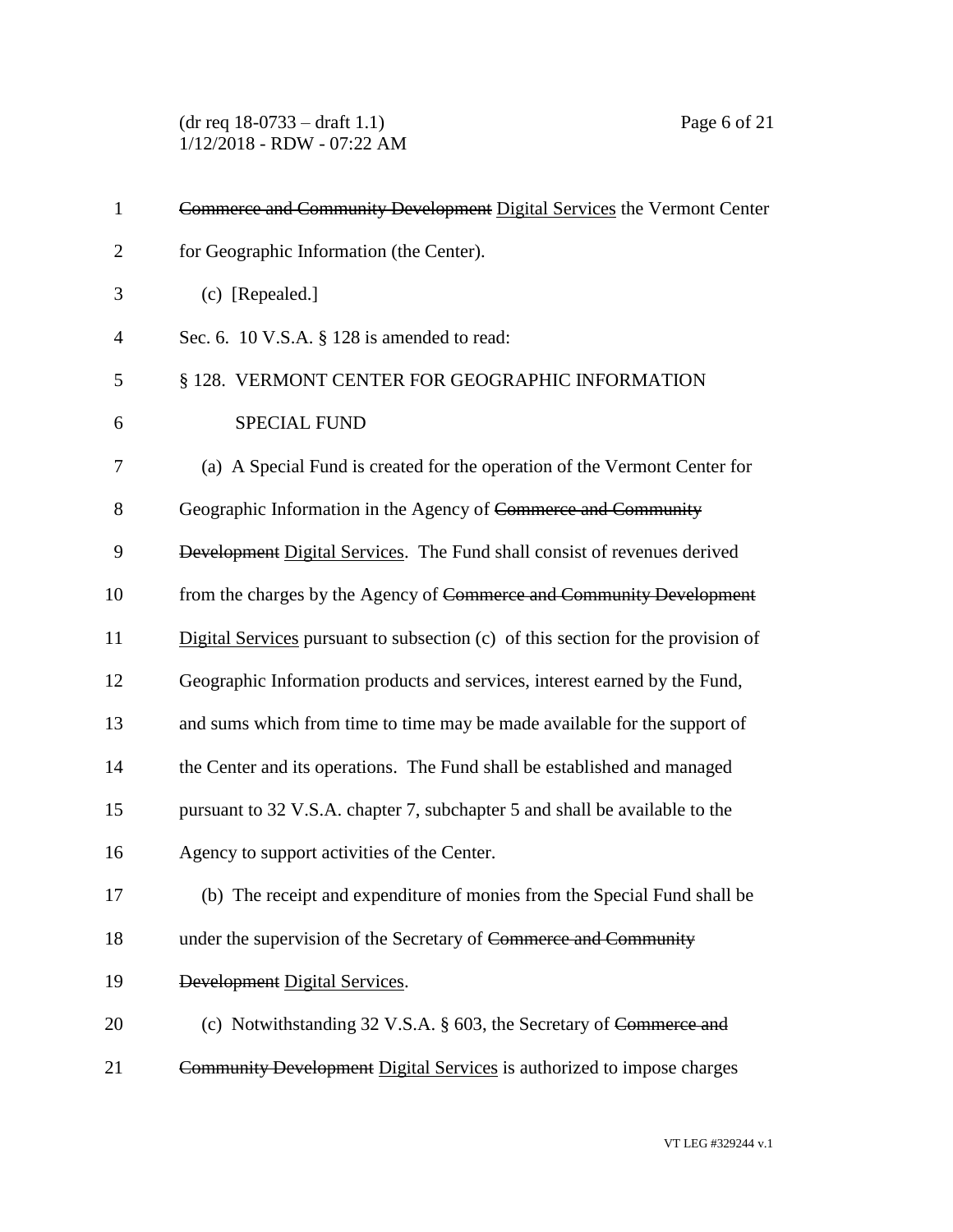(dr req 18-0733 – draft 1.1) Page 7 of 21 1/12/2018 - RDW - 07:22 AM

| $\mathbf{1}$   | reasonably related to the costs of the products and services of the Vermont      |
|----------------|----------------------------------------------------------------------------------|
| $\overline{2}$ | Center for Geographic Information, including the cost of personnel,              |
| 3              | equipment, supplies, and intellectual property.                                  |
| $\overline{4}$ | Sec. 7. 18 V.S.A. § 9351 is amended to read:                                     |
| 5              | § 9351. HEALTH INFORMATION TECHNOLOGY PLAN                                       |
| 6              | (a) The Secretary of Administration or designee shall be responsible for the     |
| 7              | overall coordination of Vermont's statewide Health Information Technology        |
| 8              | Plan. The Plan shall be revised annually and updated comprehensively every       |
| 9              | five years to provide a strategic vision for clinical health information         |
| 10             | technology. The Secretary or designee shall administer the Plan, which shall     |
| 11             | include the implementation of an integrated electronic health information        |
| 12             | infrastructure for the sharing of electronic health information among health     |
| 13             | care facilities, health care professionals, public and private payers, and       |
| 14             | patients. The Plan shall include standards and protocols designed to promote     |
| 15             | patient education, patient privacy, physician best practices, electronic         |
| 16             | connectivity to health care data, and, overall, a more efficient and less costly |
| 17             | means of delivering quality health care in Vermont.                              |
| 18             | * * *                                                                            |
| 19             | (c) The Secretary of Administration or designee may update the Plan as           |
| 20             | needed to reflect emerging technologies, the State's changing needs, and such    |
| 21             | other areas as the Secretary or designee deems appropriate. The Secretary or     |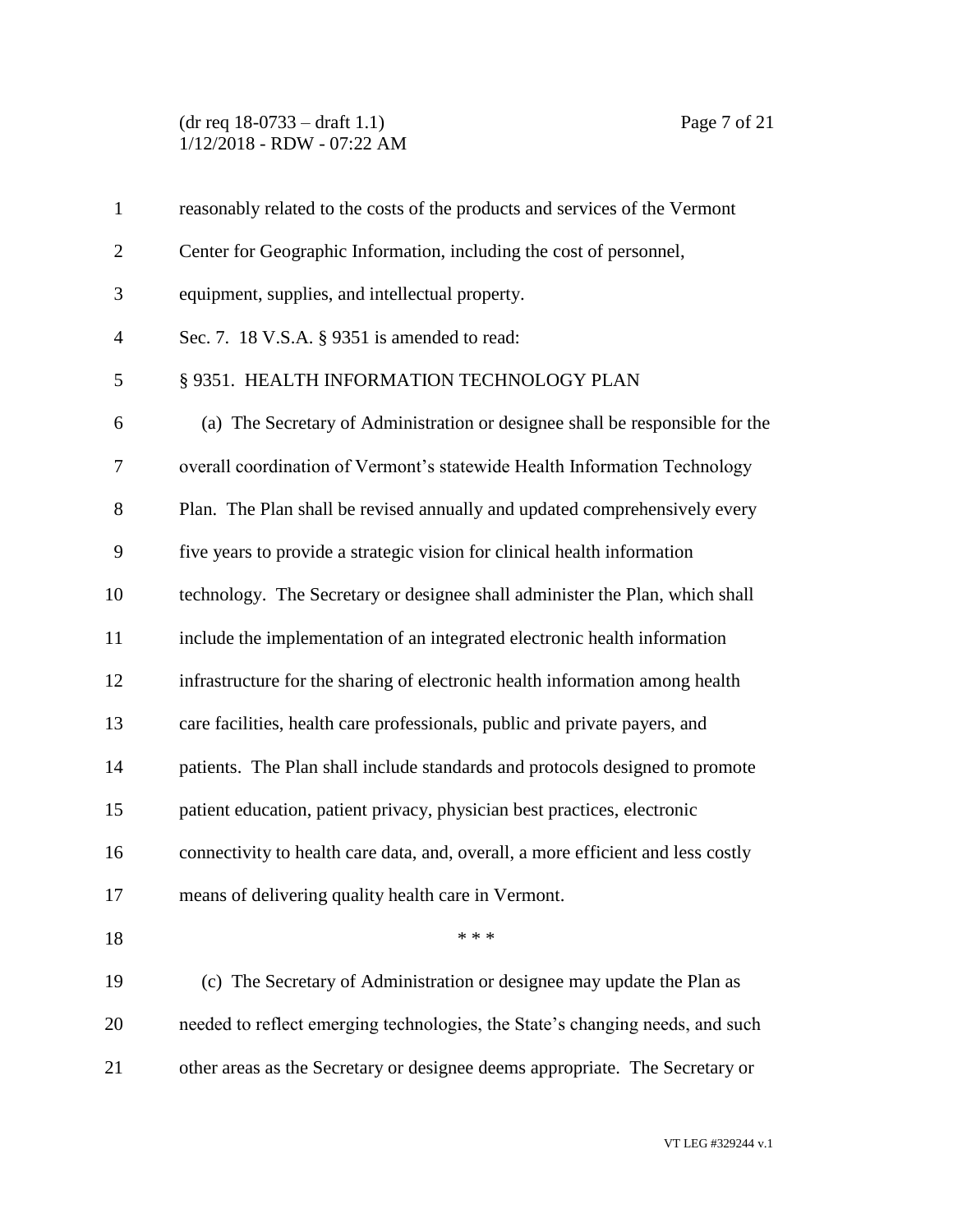(dr req 18-0733 – draft 1.1) Page 8 of 21 1/12/2018 - RDW - 07:22 AM

| $\mathbf{1}$   | designee shall solicit recommendations from Vermont Information Technology       |
|----------------|----------------------------------------------------------------------------------|
| $\overline{2}$ | Leaders, Inc. (VITL) and other entities in order to update the Health            |
| 3              | Information Technology Plan pursuant to this section, including applicable       |
| $\overline{4}$ | standards, protocols, and pilot programs, and may enter into a contract or grant |
| 5              | agreement with VITL or other entities to update some or all of the Plan. Upon    |
| 6              | approval by the Secretary, the updated Plan shall be distributed to the          |
| 7              | Commissioner of Information and Innovation Secretary of Digital Services; the    |
| 8              | Commissioner of Financial Regulation; the Commissioner of Vermont Health         |
| 9              | Access; the Secretary of Human Services; the Commissioner of Health; the         |
| 10             | Commissioner of Mental Health; the Commissioner of Disabilities, Aging, and      |
| 11             | Independent Living; the Senate Committee on Health and Welfare; the House        |
| 12             | Committee on Health Care; affected parties; and interested stakeholders.         |
| 13             | Unless major modifications are required, the Secretary may present updated       |
| 14             | information about the Plan to the Green Mountain Care Board and legislative      |
| 15             | committees of jurisdiction in lieu of creating a written report.                 |
| 16             | * * *                                                                            |
| 17             | Sec. 8. 18 V.S.A. § 9352 is amended to read:                                     |
| 18             | § 9352. VERMONT INFORMATION TECHNOLOGY LEADERS                                   |
| 19             | $(a)(1)$ Governance. The Vermont Information Technology Leaders, Inc.            |
| 20             | (VITL) Board of Directors shall consist of no fewer than nine nor more than      |
| 21             | 14 members. The term of each member shall be two years, except that of the       |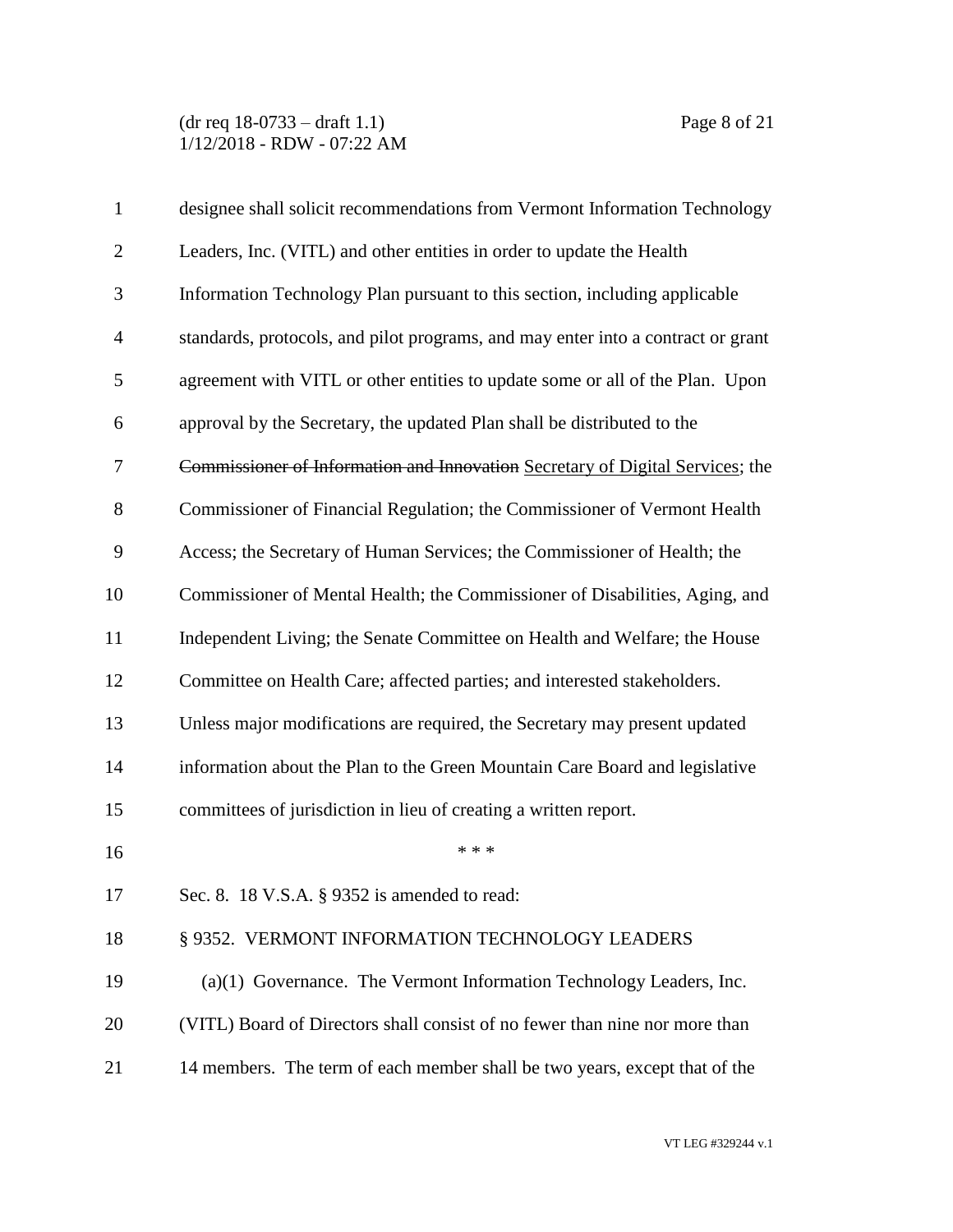# (dr req 18-0733 – draft 1.1) Page 9 of 21 1/12/2018 - RDW - 07:22 AM

| $\mathbf{1}$   | members first appointed, approximately one-half shall serve a term of one year   |
|----------------|----------------------------------------------------------------------------------|
| $\overline{2}$ | and approximately one-half shall serve a term of two years, and members shall    |
| 3              | continue to hold office until their successors have been duly appointed. The     |
| $\overline{4}$ | Board of Directors shall comprise the following:                                 |
| 5              | * * *                                                                            |
| 6              | $(c)(1)$ Health information exchange operation. VITL shall be designated in      |
| 7              | the Health Information Technology Plan pursuant to section 9351 of this title    |
| 8              | to operate the exclusive statewide health information exchange network for       |
| 9              | this State. After the Green Mountain Care Board approves VITL's core             |
| 10             | activities and budget pursuant to chapter 220 of this title, the Secretary of    |
| 11             | Administration or designee shall enter into procurement grant agreements with    |
| 12             | VITL pursuant to 8 V.S.A. § 4089k. Nothing in this chapter shall impede local    |
| 13             | community providers from the exchange of electronic medical data.                |
| 14             | (2) Notwithstanding any provision of 3 V.S.A. $\S 2222 \frac{er 2283b}{}$ to the |
| 15             | contrary, upon request of the Secretary of Administration, the Department of     |
| 16             | Information and Innovation Agency of Digital Services shall review VITL's        |
| 17             | technology for security, privacy, and interoperability with State government     |
| 18             | information technology, consistent with the State's health information           |
| 19             | technology plan required by section 9351 of this title.                          |
| 20             | * * *                                                                            |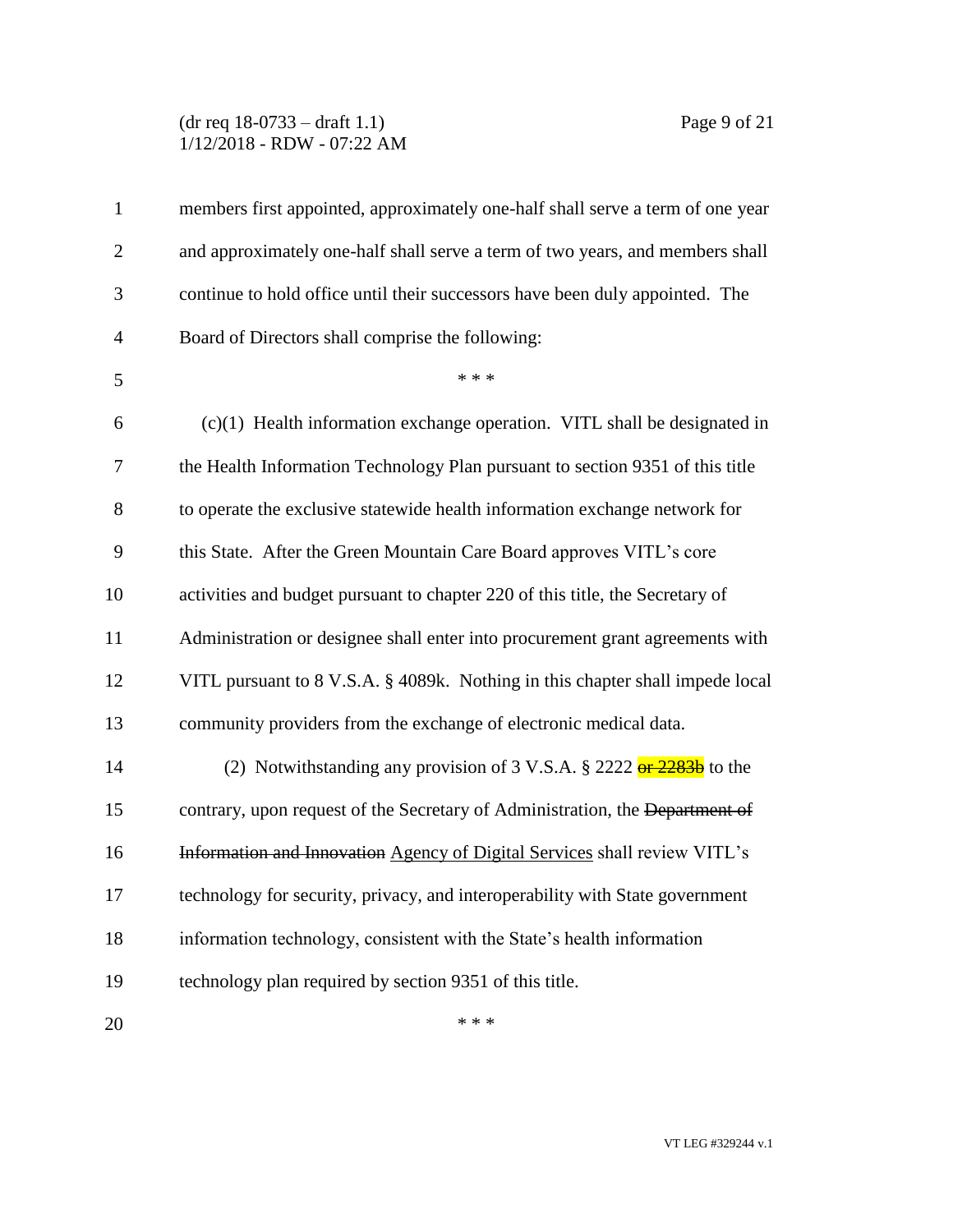(dr req 18-0733 – draft 1.1) Page 10 of 21 1/12/2018 - RDW - 07:22 AM

| $\mathbf{1}$   | (e) Report. No later than On or before January 15 of each year, VITL shall      |
|----------------|---------------------------------------------------------------------------------|
| $\overline{2}$ | file a report with the Secretary of Administration; the Commissioner of         |
| 3              | Information and Innovation Secretary of Digital Services; the Commissioner of   |
| 4              | Financial Regulation; the Commissioner of Vermont Health Access; the            |
| 5              | Secretary of Human Services; the Commissioner of Health; the Commissioner       |
| 6              | of Mental Health; the Commissioner of Disabilities, Aging, and Independent      |
| 7              | Living; the Senate Committee on Health and Welfare; and the House               |
| 8              | Committee on Health Care. The report shall include an assessment of progress    |
| 9              | in implementing health information technology in Vermont and                    |
| 10             | recommendations for additional funding and legislation required. In addition,   |
| 11             | VITL shall publish minutes of VITL meetings and any other relevant              |
| 12             | information on a public website. The provisions of $2 \text{ V.S.A. } § 20(d)$  |
| 13             | (expiration of required reports) shall not apply to the report to be made under |
| 14             | this subsection.                                                                |
| 15             | * * *                                                                           |
| 16             | Sec. 9. 22 V.S.A. chapter 15 is amended to read:                                |
| 17             | CHAPTER 15. DEPARTMENT OF INFORMATION AND INNOVATION                            |
| 18             | <b>AGENCY OF DIGITAL SERVICES</b>                                               |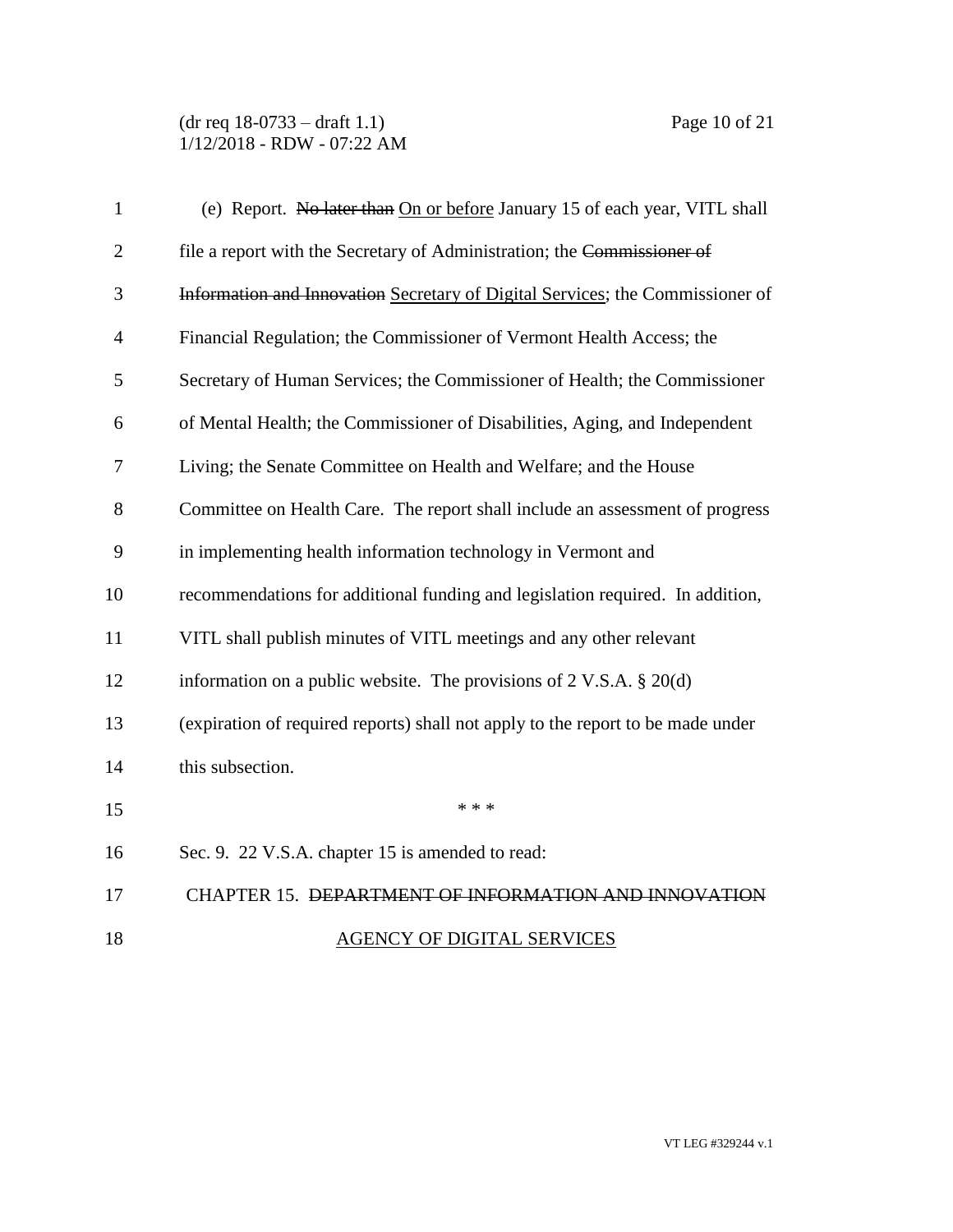(dr req 18-0733 – draft 1.1) Page 11 of 21 1/12/2018 - RDW - 07:22 AM

| $\mathbf{1}$   | § 901. DEPARTMENT OF INFORMATION AND INNOVATION                                          |
|----------------|------------------------------------------------------------------------------------------|
| $\overline{2}$ | <b>AGENCY OF DIGITAL SERVICES</b>                                                        |
| 3              | (a) The Department of Information and Innovation Agency of Digital                       |
| $\overline{4}$ | Services, created in 3 V.S.A. § 2283b, shall have all the responsibilities               |
| 5              | assigned to it by law, including the following:                                          |
| 6              | (1) To provide direction and oversight services for all activities directly              |
| 7              | related to information technology and information security, including                    |
| 8              | telecommunications services, information technology equipment, software,                 |
| 9              | accessibility, and networks in State government. As used in this section,                |
| 10             | "information security" is defined as shall have the same meaning as set forth in         |
| 11             | 3 V.S.A. § 2222(a)(9).                                                                   |
| 12             | (2) To manage wide-area network connectivity within State government.                    |
| 13             | [Repealed.]                                                                              |
| 14             | (3) To review all information technology and information security                        |
| 15             | requests for proposal in accordance with Agency of Administration policies.              |
| 16             | $(4)(A)$ To review and approve information technology activities within                  |
| 17             | State government with a cost in excess of \$500,000.00 and annually submit to            |
| 18             | the General Assembly a strategic plan and a budget for information technology            |
| 19             | as required of the Secretary of Administration by $3 \text{ V.S.A.} \$ $2222(a)(9)$ . As |
| 20             | used in this section, "information technology activities" is defined as shall            |
| 21             | have the same meaning as set forth in 3 V.S.A. $\S$ 2222(a)(10).                         |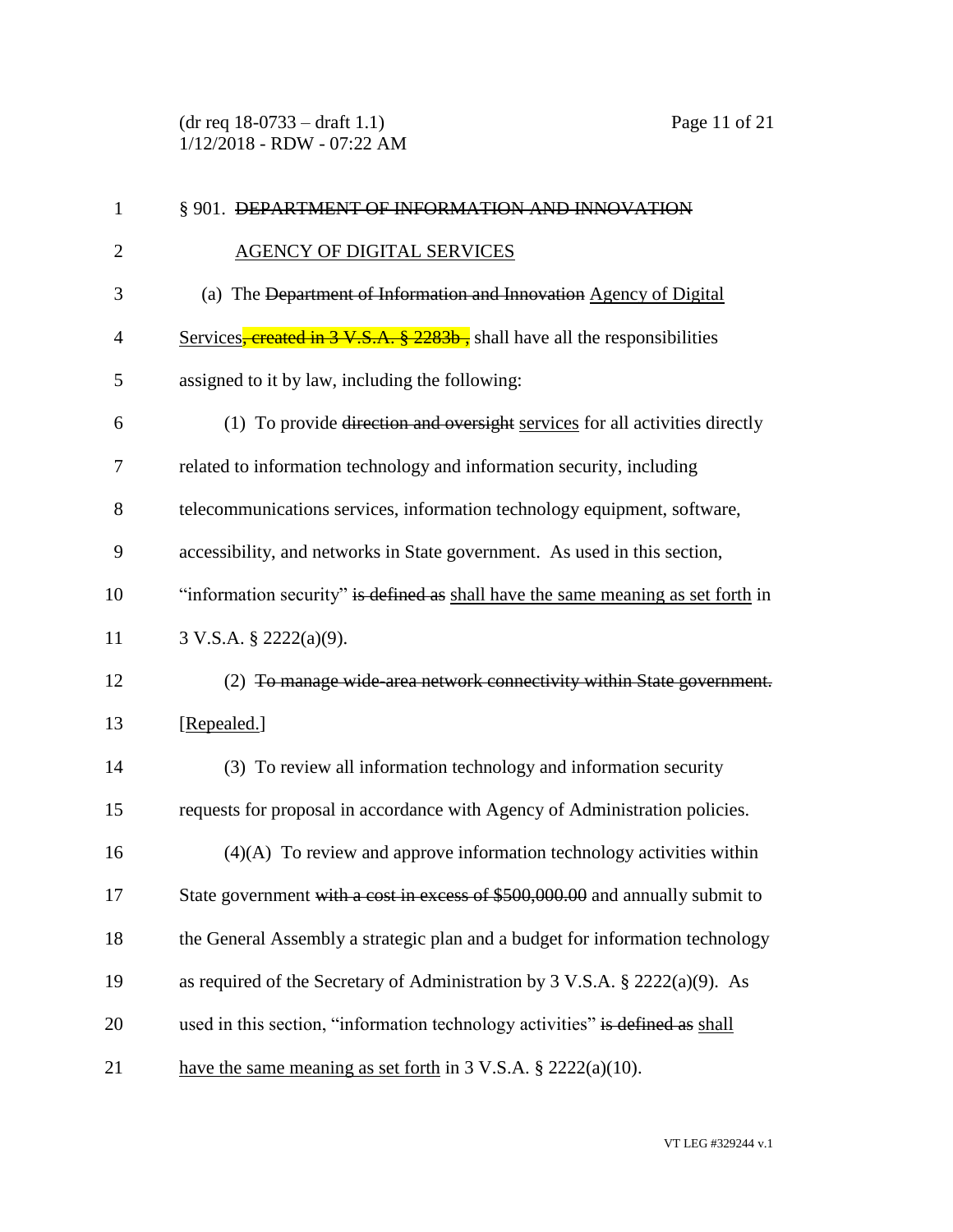(dr req 18-0733 – draft 1.1) Page 12 of 21 1/12/2018 - RDW - 07:22 AM

| 1              | (B) To provide oversight, monitoring, and control of strategy,                   |
|----------------|----------------------------------------------------------------------------------|
| $\overline{2}$ | services, and solutions for information technology activities within State       |
| 3              | government with a cost in excess of \$500,000.00. The cost of the oversight,     |
| 4              | monitoring, and control shall be assessed to the entity requesting the activity. |
| 5              | (C) To review and approve provide in accordance with Agency of                   |
| 6              | Administration policies the assignment of appropriate project managers for       |
| 7              | information technology activities within State government with a cost in         |
| 8              | excess of \$500,000.00.                                                          |
| 9              | (D) To provide standards for the management, organization, and                   |
| 10             | tracking of information technology activities within State government with a     |
| 11             | cost in excess of \$500,000.00.                                                  |
| 12             | (5) To administer the independent review responsibilities of the                 |
| 13             | Secretary of Administration described in 3 V.S.A. § 2222(g).                     |
| 14             | (6) To perform the responsibilities of the Secretary of Administration           |
| 15             | under 30 V.S.A. § 227b.                                                          |
| 16             | (7) To administer communication, information, and technology services,           |
| 17             | which are transferred from the Department of Buildings and General Services.     |
| 18             | [Repealed.]                                                                      |
| 19             | (8) To inventory technology <u>fixed</u> assets within State government.         |
| 20             | * * *                                                                            |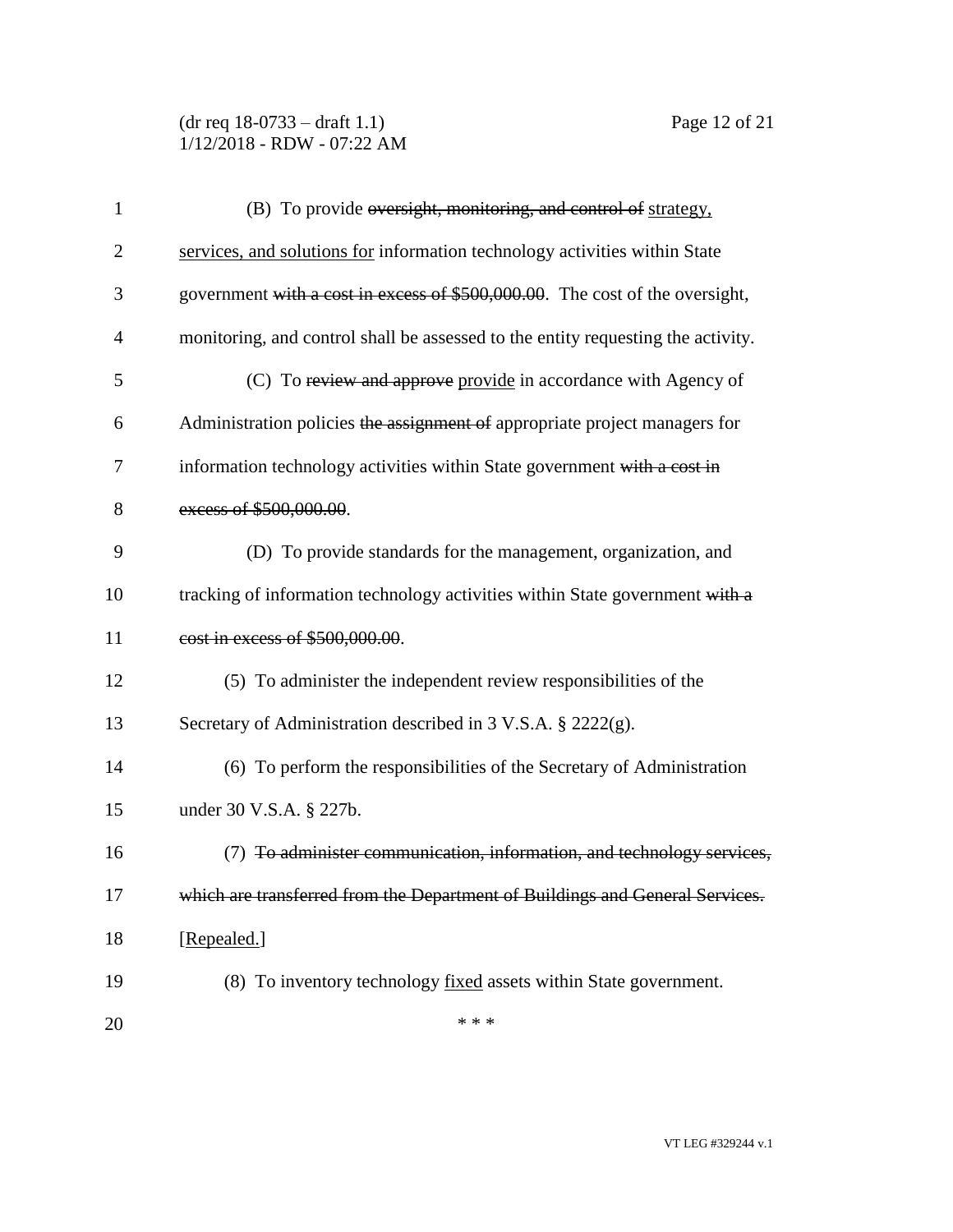(dr req 18-0733 – draft 1.1) Page 13 of 21 1/12/2018 - RDW - 07:22 AM

| $\mathbf{1}$   | (11) To provide technical support and services to the Departments of          |
|----------------|-------------------------------------------------------------------------------|
| $\overline{2}$ | Human Resources and of Finance and Management for the statewide central       |
| 3              | accounting and encumbrance system, the statewide budget development           |
| $\overline{4}$ | system, the statewide human resources management system, and other Agency     |
| 5              | of Administration systems as may be assigned by the Secretary. [Repealed.]    |
| 6              | (12) Not later than July 1, 2013, to adopt rules requiring the auditing and   |
| 7              | updating of State websites. [Repealed.]                                       |
| 8              | * * *                                                                         |
| 9              | (b) As used in this section, "State government" means the agencies of the     |
| 10             | Executive Branch of State government.                                         |
| 11             | § 902. APPOINTMENT OF COMMISSIONER SECRETARY; POWERS                          |
| 12             | <b>AND DUTIES</b>                                                             |
| 13             | (a) The Governor, with the advice and consent of the Senate, shall appoint    |
| 14             | the Commissioner of Information and Innovation Secretary of Digital Services  |
| 15             | who shall be the Chief Information Officer of the State. The Commissioner     |
| 16             | Secretary shall appoint a deputy commissioner who shall serve at the pleasure |
| 17             | of the Commissioner Secretary.                                                |
| 18             | (b) The Commissioner Secretary shall serve as the administrative head of      |
| 19             | the Department of Information and Innovation Agency of Digital Services.      |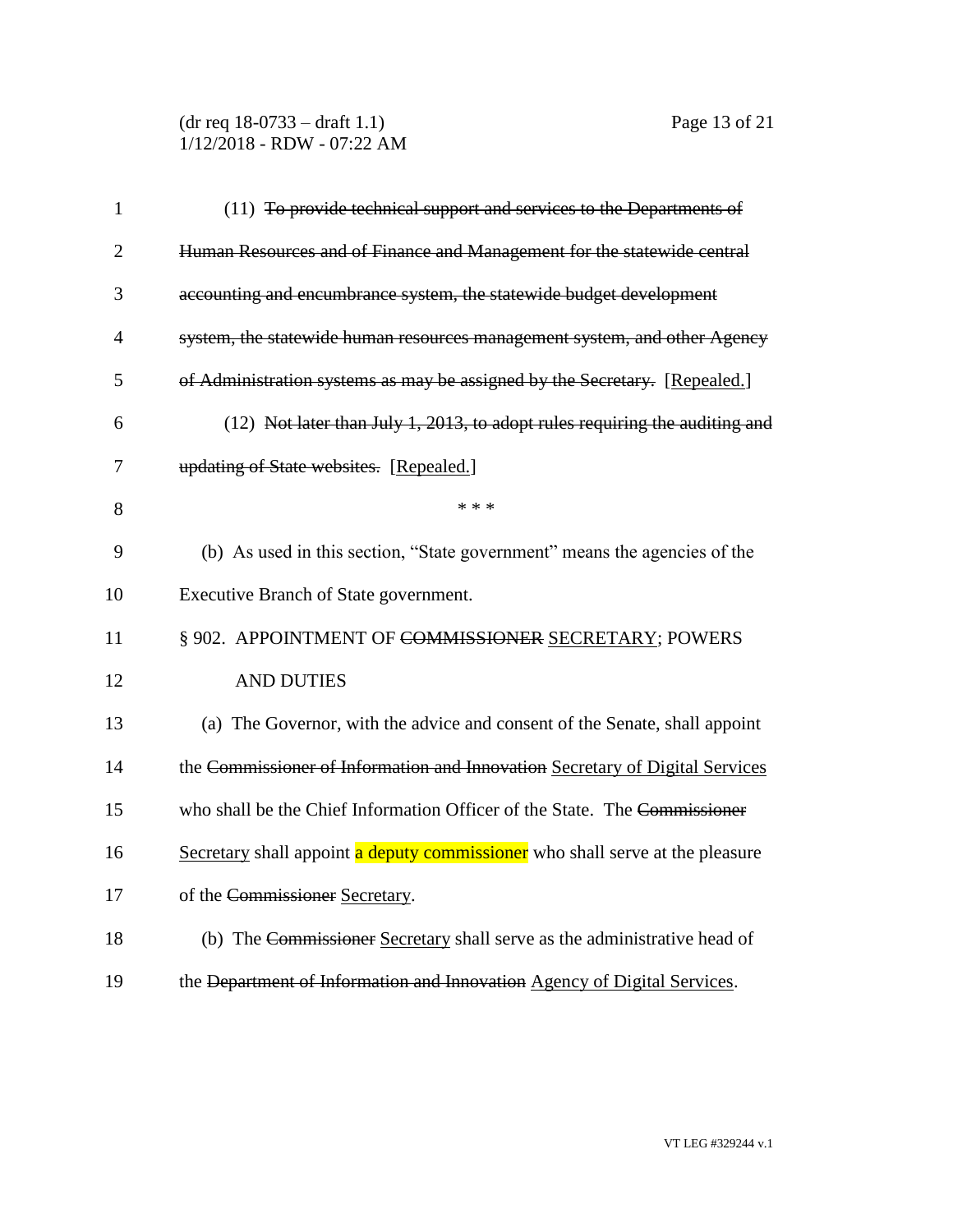| $\mathbf{1}$   | § 902a. INFORMATION TECHNOLOGY INTERNAL SERVICE FUND                         |
|----------------|------------------------------------------------------------------------------|
| $\overline{2}$ | (a) An Information Technology Internal Service Fund is created to support    |
| 3              | activities of the Department of Information and Innovation Agency of Digital |
| $\overline{4}$ | Services.                                                                    |
| 5              | (b) An agency, department, or division or other State or nonstate entity     |
| 6              | which receives services of the Department of Information and Innovation      |
| 7              | Agency of Digital Services shall be charged for those services on a basis    |
| 8              | established by the Commissioner of Information and Innovation Secretary of   |
| 9              | Digital Services with the approval of the Secretary of Administration.       |
| 10             | Sec. 10. 22 V.S.A. § 952 is amended to read:                                 |
| 11             | § 952. VERMONT WEB PORTAL; VERMONT WEB PORTAL BOARD;                         |
| 12             | <b>MEMBERSHIP</b>                                                            |
| 13             | (a) There is created the Vermont web portal which shall be governed by a     |
| 14             | Board consisting of 10 members as follows:                                   |
| 15             | (1) The Commissioner of Information and Innovation Secretary of              |
| 16             | Digital Services or his or her designee;                                     |
| 17             | (2) The Secretary of State or his or her designee;                           |
| 18             | (3) The Secretary of Administration or his or her designee;                  |
| 19             | (4) The State Librarian or his or her designee;                              |
| 20             | (5) The Court Administrator or his or her designee;                          |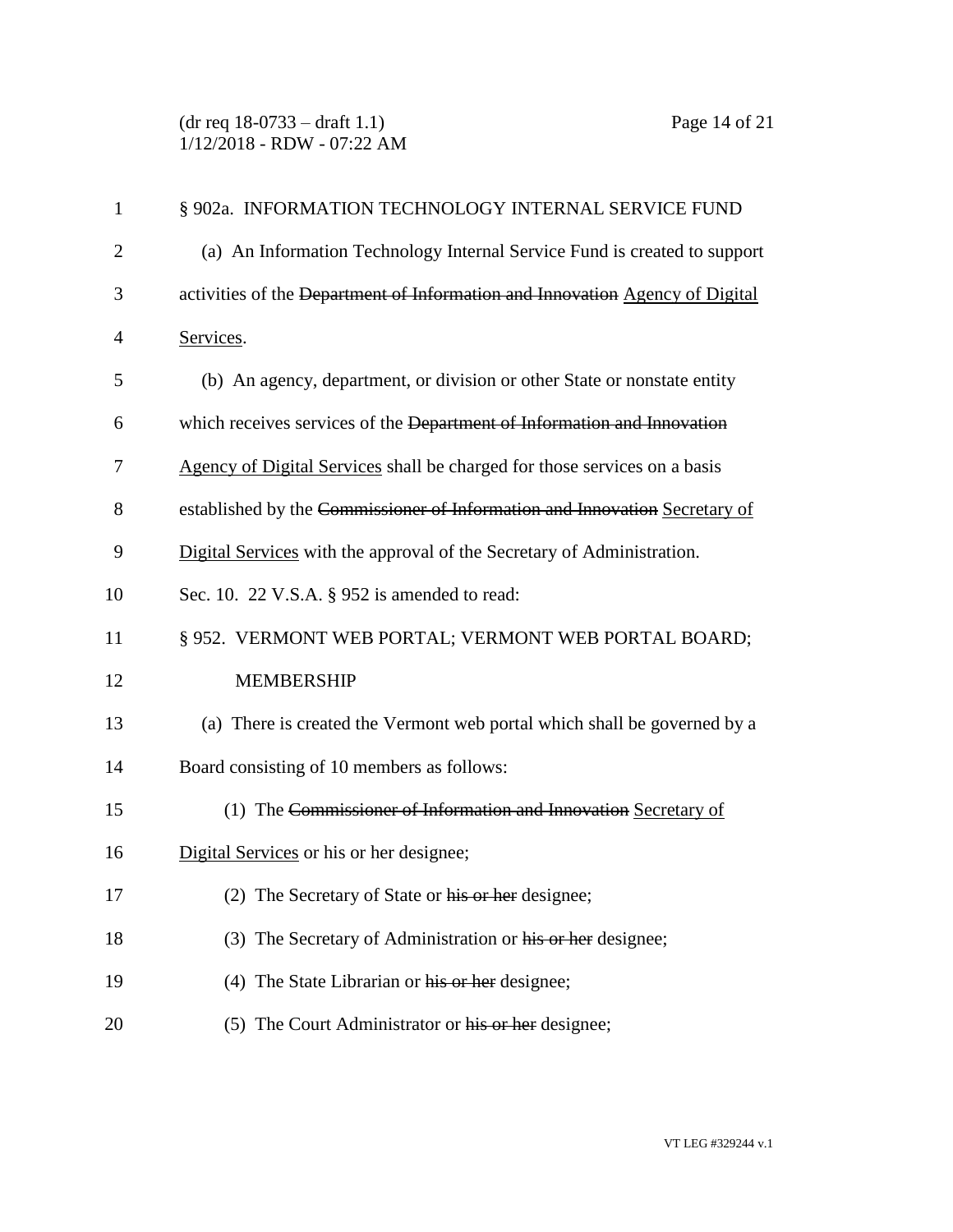### (dr req 18-0733 – draft 1.1) Page 15 of 21 1/12/2018 - RDW - 07:22 AM

| $\mathbf{1}$   | $(6)$ One member or his or her designee who is an officer of the                |  |  |  |
|----------------|---------------------------------------------------------------------------------|--|--|--|
| $\overline{2}$ | Executive branch Branch as identified in 32 V.S.A. § 1003(b), other than of the |  |  |  |
| 3              | Department of Finance and Management, the Department of Information and         |  |  |  |
| $\overline{4}$ | Innovation Agency of Digital Services, and the Department of Libraries, and     |  |  |  |
| 5              | who shall be appointed by the Governor;                                         |  |  |  |
| 6              | * * *                                                                           |  |  |  |
| 7              | Sec. 11. 22 V.S.A. § 953 is amended to read:                                    |  |  |  |
| 8              | § 953. VERMONT WEB PORTAL BOARD; DUTIES                                         |  |  |  |
| 9              | (a) The Board shall:                                                            |  |  |  |
| 10             | (1) Oversee the development of a self-funded web portal and establish           |  |  |  |
| 11             | charges for the services it provides.                                           |  |  |  |
| 12             | (2) Oversee development, implementation, and promotion, in                      |  |  |  |
| 13             | cooperation with the Department of Information and Innovation Agency of         |  |  |  |
| 14             | Digital Services, of electronic commerce and digital signature applications     |  |  |  |
| 15             | involving the State of Vermont.                                                 |  |  |  |
| 16             | (3) Serve in an advisory capacity to the Agency of Administration               |  |  |  |
| 17             | Digital Services and other State agencies regarding the dissemination and       |  |  |  |
| 18             | collection of State data to and from the citizens and businesses of Vermont.    |  |  |  |
| 19             | (4) Seek advice from the general public, users of the web portal,               |  |  |  |
| 20             | professional associations, academic groups, and institutions and individuals    |  |  |  |
| 21             | with knowledge or interest in computer networking, electronic mail, public      |  |  |  |
|                |                                                                                 |  |  |  |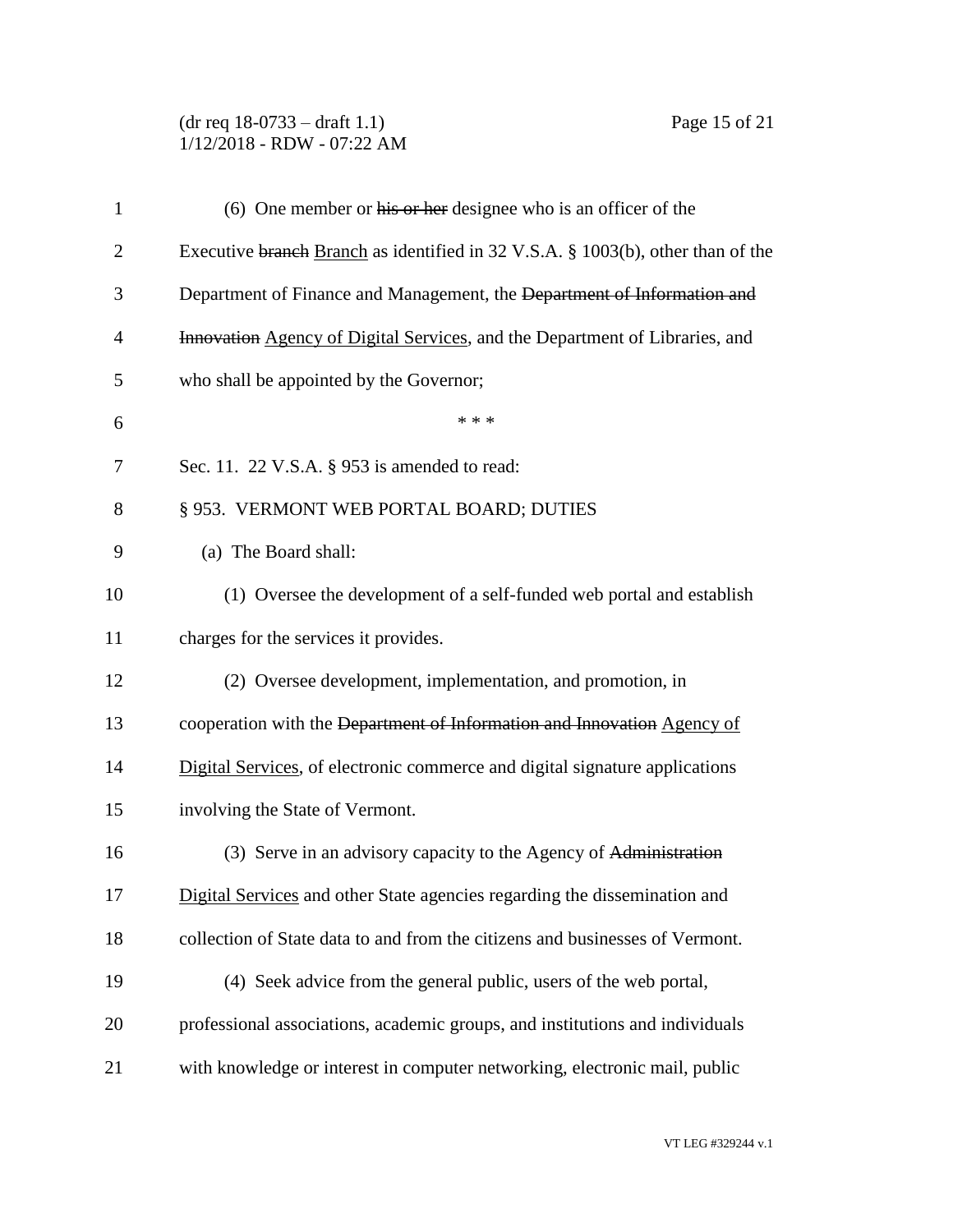# (dr req 18-0733 – draft 1.1) Page 16 of 21 1/12/2018 - RDW - 07:22 AM

| $\mathbf{1}$   | information access, gateway services, add-on services, and electronic filing of |
|----------------|---------------------------------------------------------------------------------|
| $\overline{2}$ | information.                                                                    |
| 3              | (5) Accept gifts, donations, and grants for the support of the Vermont          |
| $\overline{4}$ | web portal.                                                                     |
| 5              | (6) Oversee drafting and implementation by the Department of                    |
| 6              | Information and Innovation Agency of Digital Services of the contract with the  |
| 7              | web portal service provider. This contract shall comply with State security and |
| 8              | privacy standards.                                                              |
| 9              | * * *                                                                           |
| 10             | Sec. 12. 30 V.S.A. § 202d is amended to read:                                   |
| 11             | § 202d. TELECOMMUNICATIONS PLAN                                                 |
| 12             | (a) The Department of Public Service shall constitute the responsible           |
| 13             | planning agency of the State for the purpose of obtaining for all consumers in  |
| 14             | the State stable and predictable rates and a technologically advanced           |
| 15             | telecommunications network serving all service areas in the State. The          |
| 16             | Department shall be responsible for the provision of plans for meeting          |
| 17             | emerging trends related to telecommunications technology, markets, financing,   |
| 18             | and competition.                                                                |
| 19             | (b) The Department shall prepare the Telecommunications Plan for the            |
| 20             | State. The Department of Innovation and Information Agency of Digital           |
| 21             | Services, the Agency of Commerce and Community Development, and the             |
|                |                                                                                 |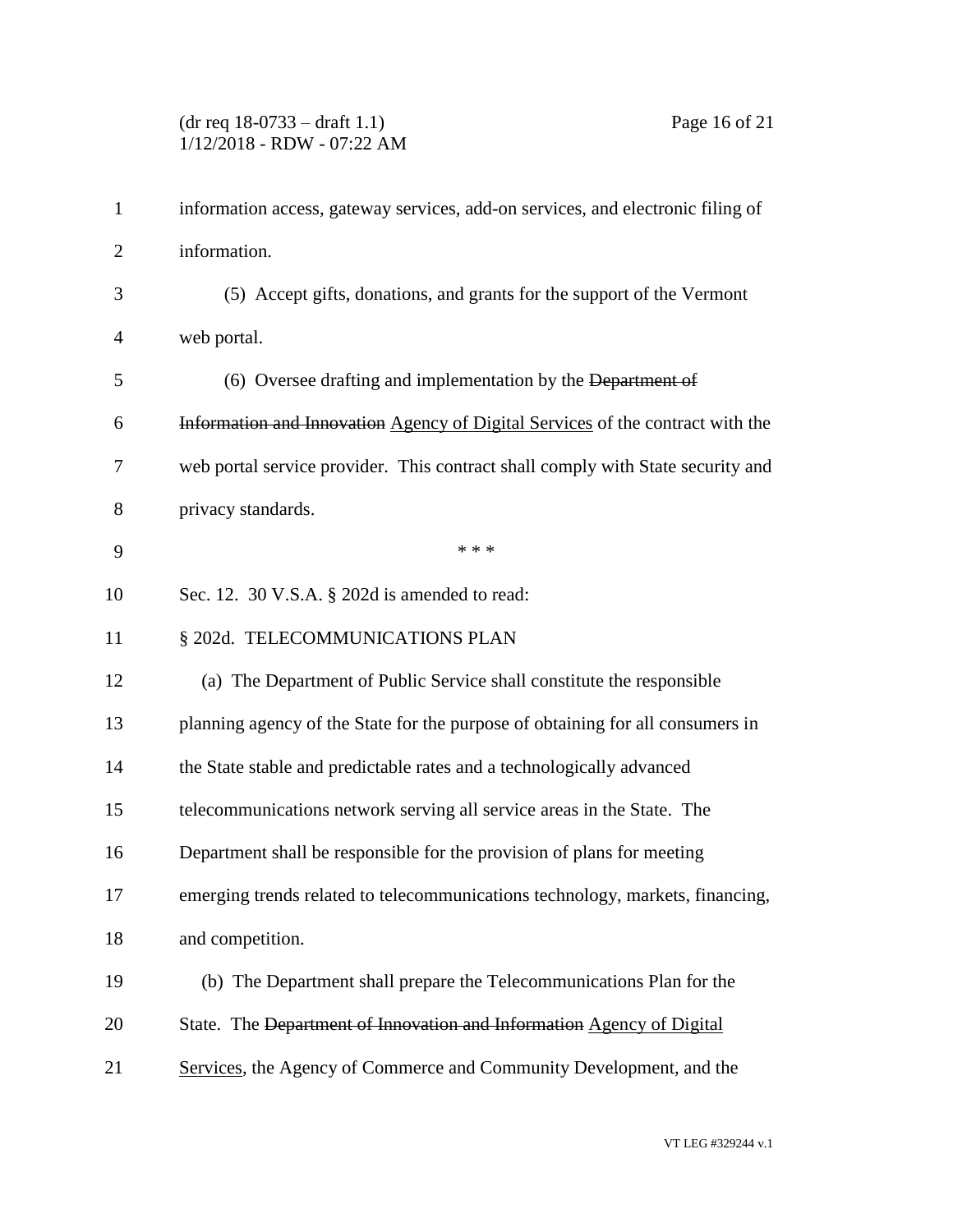## (dr req 18-0733 – draft 1.1) Page 17 of 21 1/12/2018 - RDW - 07:22 AM

| $\mathbf{1}$   | Agency of Transportation shall assist the Department in preparing the Plan.      |  |  |
|----------------|----------------------------------------------------------------------------------|--|--|
| $\overline{2}$ | The Plan shall be for a 10-year period and shall serve as a basis for State      |  |  |
| 3              | telecommunications policy. Prior to preparing the Plan, the Department shall     |  |  |
| 4              | prepare:                                                                         |  |  |
| 5              | * * *                                                                            |  |  |
| 6              | (4) An assessment, conducted in cooperation with the Department of               |  |  |
| 7              | Innovation and Information Agency of Digital Services and the Agency of          |  |  |
| 8              | Transportation, of the current State telecommunications system and evaluation    |  |  |
| 9              | of alternative proposals for upgrading the system to provide the best available  |  |  |
| 10             | and affordable technology for use by government.                                 |  |  |
| 11             | * * *                                                                            |  |  |
| 12             | (d) In establishing plans, public hearings shall be held and the Department      |  |  |
| 13             | shall consult with members of the public, representatives of                     |  |  |
| 14             | telecommunications utilities with a certificate of public good, other providers, |  |  |
| 15             | including the Vermont Electric Power Co., Inc. (VELCO), and other interested     |  |  |
| 16             | State agencies, particularly the Agency of Commerce and Community                |  |  |
| 17             | Development, the Agency of Transportation, and the Department of Innovation      |  |  |
| 18             | and Information Agency of Digital Services, whose views shall be considered      |  |  |
| 19             | in preparation of the Plan. To the extent necessary, the Department shall        |  |  |
| 20             | include in the Plan surveys to determine existing, needed, and desirable plant   |  |  |
| 21             | improvements and extensions, access and coordination between                     |  |  |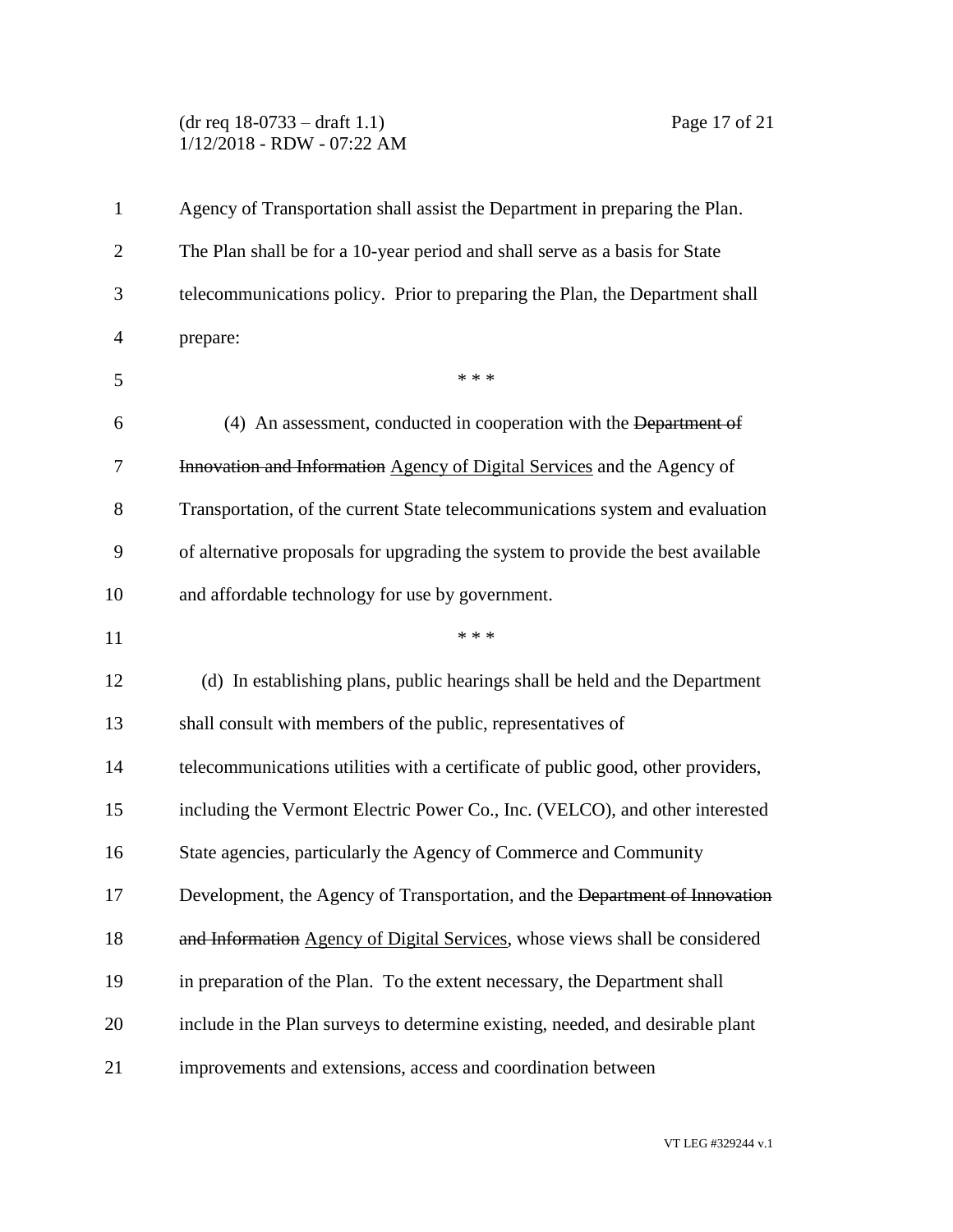## (dr req 18-0733 – draft 1.1) Page 18 of 21 1/12/2018 - RDW - 07:22 AM

| $\mathbf{1}$   | telecommunications providers, methods of operations, and any change that will |  |  |
|----------------|-------------------------------------------------------------------------------|--|--|
| $\overline{2}$ | produce better service or reduce costs. To this end, the Department may       |  |  |
| 3              | require the submission of data by each company subject to supervision by the  |  |  |
| $\overline{4}$ | Public Utility Commission.                                                    |  |  |
| 5              | * * *                                                                         |  |  |
| 6              | Sec. 13. 32 V.S.A. § 183 is amended to read:                                  |  |  |
| 7              | § 183. FINANCIAL AND HUMAN RESOURCE INFORMATION                               |  |  |
| 8              | <b>INTERNAL SERVICE FUND</b>                                                  |  |  |
| 9              | (a) There is established in the Department of Finance and Management a        |  |  |
| 10             | Financial and Human Resource Information Internal Service Fund, to consist    |  |  |
| 11             | of revenues from charges to agencies, departments, and similar units of       |  |  |
| 12             | Vermont State government, and to be available to fund the costs of the        |  |  |
| 13             | Division of Financial Operations in the Department of Finance and             |  |  |
| 14             | Management, and the technical support and services provided by the            |  |  |
| 15             | Department of Information and Innovation Agency of Digital Services for the   |  |  |
| 16             | statewide central accounting and encumbrance, budget development, and         |  |  |
| 17             | human resource management systems.                                            |  |  |
| 18             | (b) The rate of the charges shall be proposed by the Commissioner of          |  |  |
| 19             | Finance and Management, subject to the approval of the Secretary of           |  |  |
| 20             | Administration. Proposed rates of charges shall be based upon the cost of     |  |  |
| 21             | operations.                                                                   |  |  |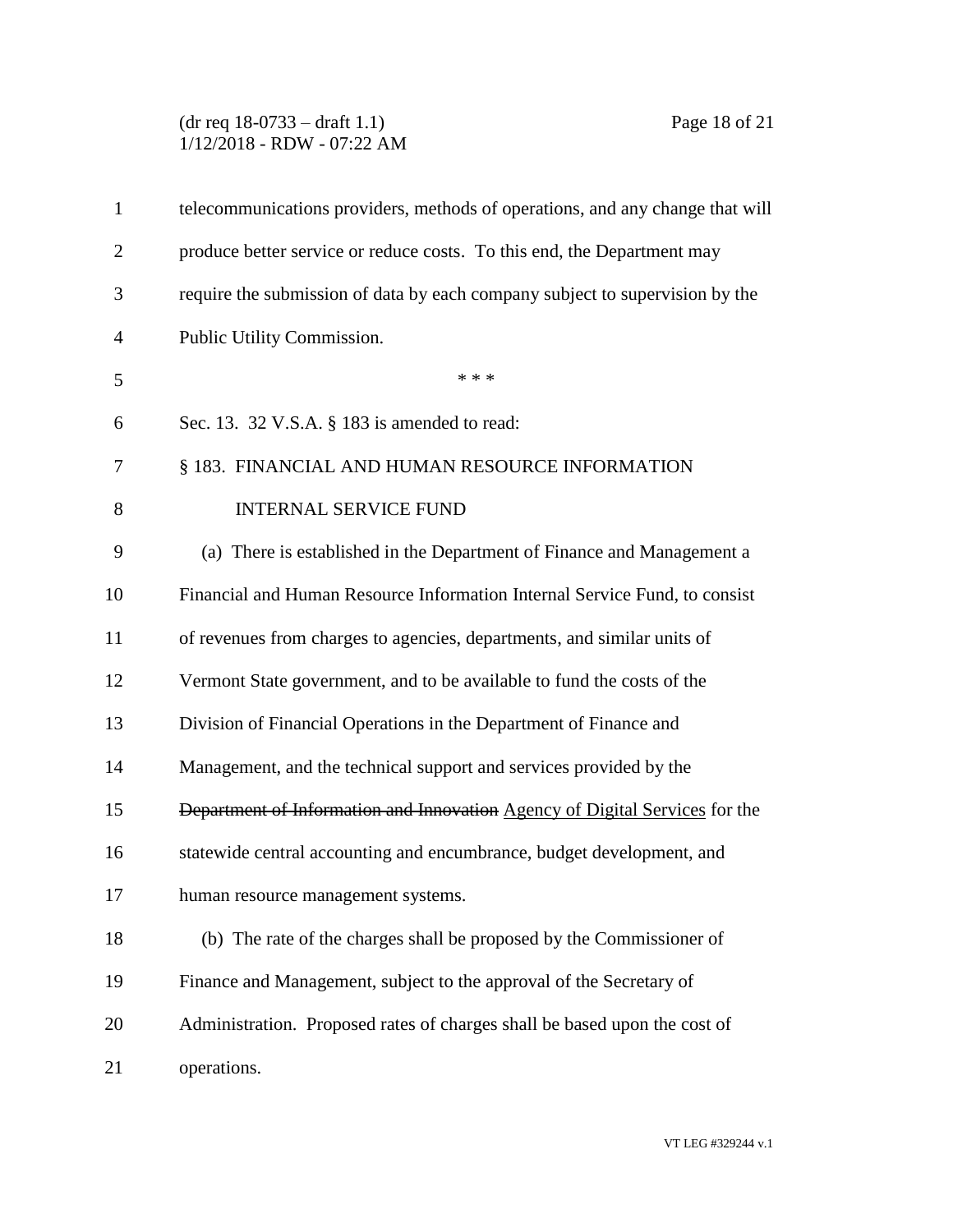(dr req 18-0733 – draft 1.1) Page 19 of 21 1/12/2018 - RDW - 07:22 AM

| $\mathbf{1}$ | Sec. 14. 32 V.S.A. § 315 is amended to read:                                   |  |  |
|--------------|--------------------------------------------------------------------------------|--|--|
| 2            | § 315. ANNUAL REPORT; INFORMATION TECHNOLOGY                                   |  |  |
| 3            | (a) Annual report. The Agency of Administration Secretary of Digital           |  |  |
| 4            | Services shall annually present to the General Assembly a five-year            |  |  |
| 5            | Information Technology (IT) Program. The Program shall be consistent with      |  |  |
| 6            | the planning process established in 22 V.S.A. § 901 and shall include for each |  |  |
| 7            | fiscal year:                                                                   |  |  |
| 8            | (1) IT activities estimated to cost $$1,000,000.00$ or more;                   |  |  |
| 9            | (2) systemwide performance measures;                                           |  |  |
| 10           | (3) performance measures for projects; and                                     |  |  |
| 11           | (4) the budget for the Department of Information and Innovation (DII)          |  |  |
| 12           | Agency of Digital Services (ADS).                                              |  |  |
| 13           | * * *                                                                          |  |  |
| 14           | (c) Systemwide performance measures. The Agency of Administration              |  |  |
| 15           | Digital Services shall develop systemwide performance measures which that      |  |  |
| 16           | analyze the overall performance of the State government IT system. The         |  |  |
| 17           | Program:                                                                       |  |  |
| 18           | * * *                                                                          |  |  |
| 19           | (d) Performance measures. The Agency of Administration Secretary of            |  |  |
| 20           | Digital Services shall develop performance measures for projects. The          |  |  |
| 21           | Program:                                                                       |  |  |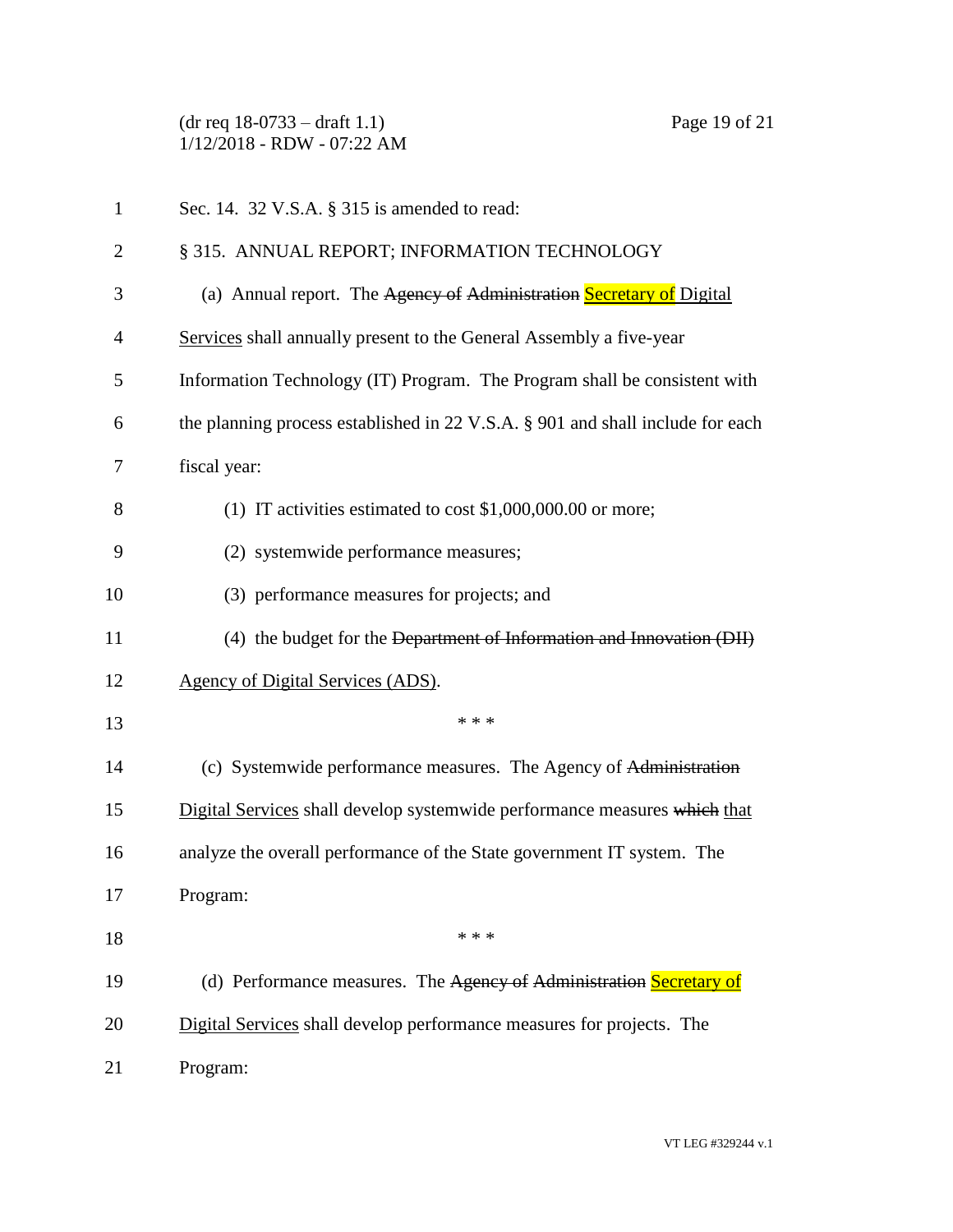| $\mathbf{1}$   | * * *                                                                            |
|----------------|----------------------------------------------------------------------------------|
| $\overline{2}$ | (e) The budget for <del>DH</del> ADS. The Program shall include:                 |
| 3              | (1) the recommended budget for DH ADS; and                                       |
| $\overline{4}$ | (2) the DH ADS fee charged to each branch, agency, and department                |
| 5              | and the services provided.                                                       |
| 6              | (f) Each year following the submission of an IT Program under this section,      |
| 7              | the Agency shall prepare and make available to the public the Program.           |
| 8              | Sec. 15. 32 V.S.A. § 1003(b) is amended to read:                                 |
| 9              | (b) The Governor may appoint each officer of the Executive Branch listed         |
| 10             | in this subsection at a starting salary ranging from the base salary stated for  |
| 11             | that position to a salary which that does not exceed the maximum salary unless   |
| 12             | otherwise authorized by this subsection. The maximum salary for each             |
| 13             | appointive officer shall be 50 percent above the base salary. Annually, the      |
| 14             | Governor may grant to each of those officers an annual salary adjustment         |
| 15             | subject to the maximum salary. The annual salary adjustment granted to           |
| 16             | officers under this subsection shall not exceed the average of the total rate of |
| 17             | adjustment available to classified employees under the collective bargaining     |
| 18             | agreement then in effect. In addition to the annual salary adjustment specified  |
| 19             | in this subsection, the Governor may grant a special salary increase subject to  |
| 20             | the maximum salary, or a bonus, to any officer listed in this subsection whose   |
| 21             | job duties have significantly increased, or whose contributions to the State in  |